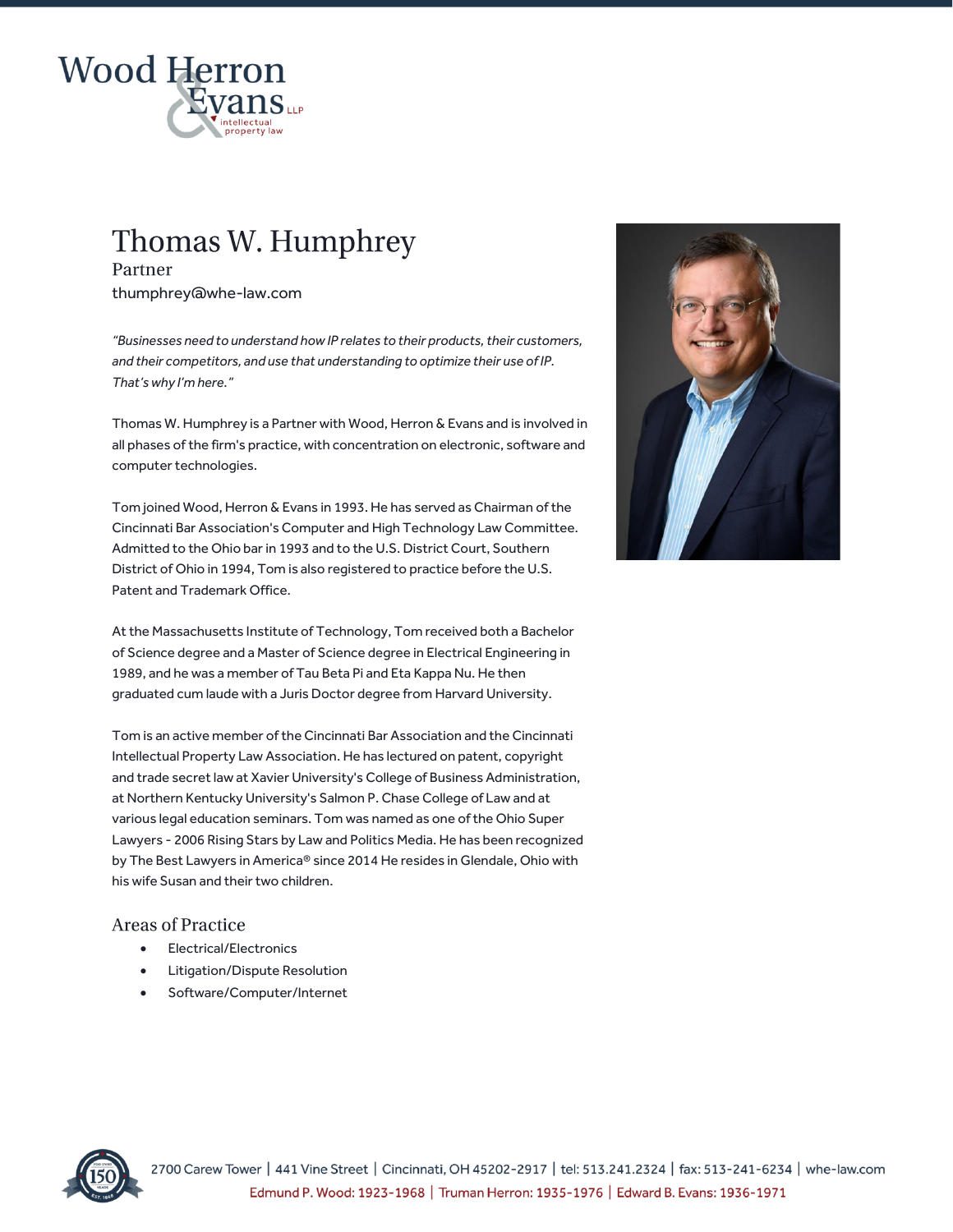

### Bar Admissions

- Ohio, 1993
- U.S. District Court Southern District of Ohio, 1994
- U.S. Patent and Trademark Office, 1990

#### Education

- **Harvard University Law School**, Cambridge, Massachusetts
	- $\bullet$  JD.
	- Honors: cum laude
- **Massachusetts Institute of Technology**, Cambridge, Massachusetts
	- Bachelor of Science in Electrical Engineering
- **Massachusetts Institute of Technology**, Cambridge, Massachusetts
	- Master of Science degree in Electrical Engineering 1989
	- Honors: Teaching Assistant to Dr. Amar Bose's course on Acoustics

#### **Representative Clients**

- Sony Corporation of America- Prosecuted extensive portfolio of digital video patents
- Veeco Instruments Inc.- Litigated patent portfolio relating to atomic force microscopes
- Car-Part.com- Litigated copyright and trade secret issues for the industry's leading recycled auto parts web site
- Fifth Third Bank- Litigated disputes over ownership of copyrighted software, patent infringement and negotiated various licensing agreements
- Covidien, Inc.- Prosecuted and participated in the litigation of numerous patent portfolios

#### Classes/Seminars

- Guest Lecturer, Xavier University Entrepreneurship Program
- Intellectual Property, Lecturer, Salmon P. Chase College of Law, N. Kentucky University
- Lecturer, The Circuit, IT trade association of Cincinnati
- C-Cap
- American Dreamers Radio Show, April 2013
- Queen City Angels Entrepreneurs Bootcamp, 2005 to Present
- Benefits, Risks & Considerations in Using Open Licensed Software, American Intellectual Property Law Association, 2002 to Present
- Discovery Issues Related to Electronic Mail, 1995 to Present
- Implications of, and Suggested Strategies for Dealing with, Key Patent Law Provisions of U.S. GATT Implementing Legislation, 1995 to Present
- Software Patents, Cinti. Bar Assoc. Computer Law Seminar, 1994 to Present
- Copyright for Non-literal Aspects of Functional Software, Harvard Law School, 1993